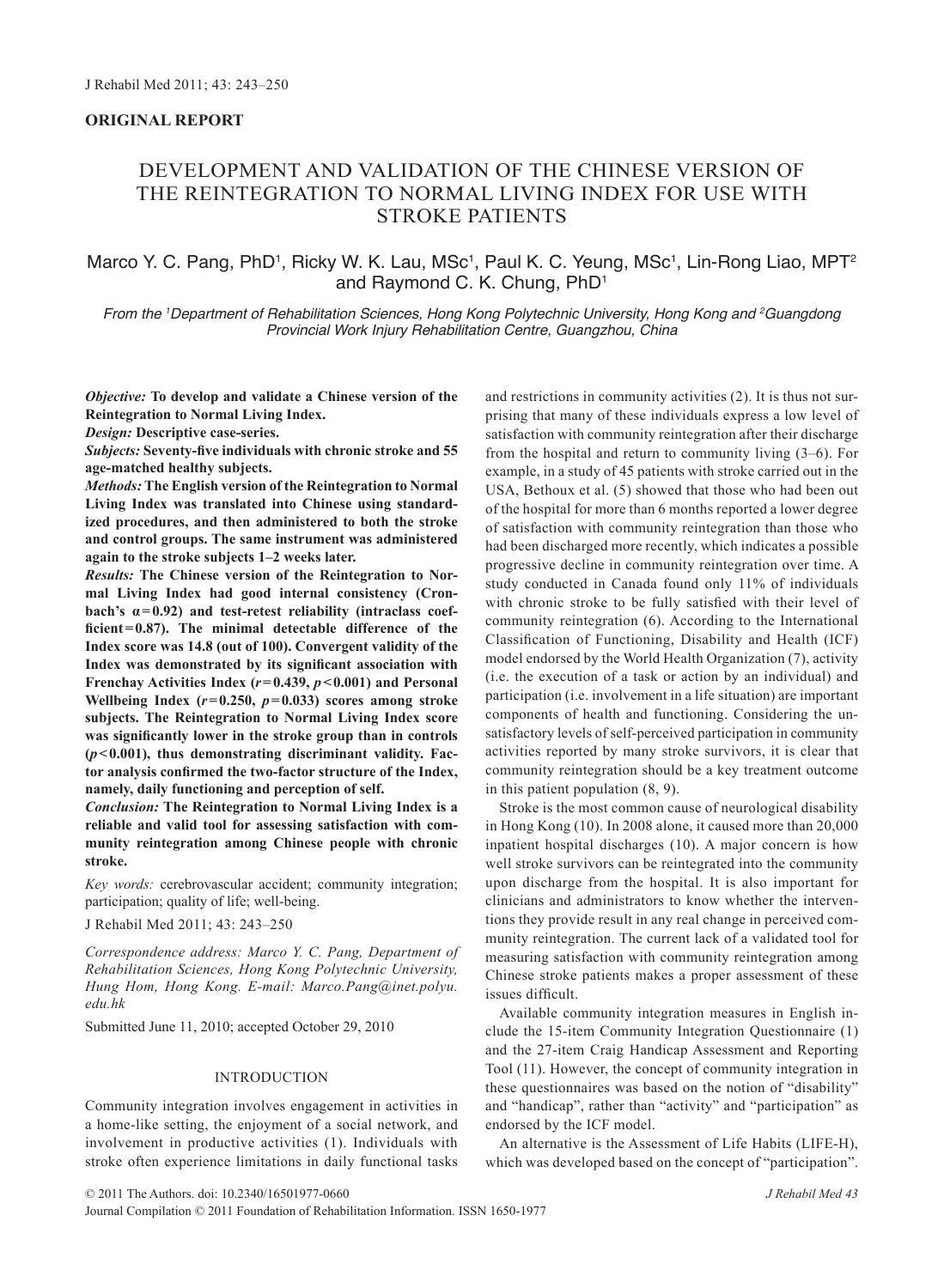However, a considerable amount of time is required to complete the questionnaire, and this may not be feasible in many clinical settings, because even the shortened version LIFE-H 3.0 contained 69 items, each of which was based on a 10-point ordinal scale (12). The ease of administration is especially relevant in community rehabilitation settings, where community reintegration is often the key indicator of treatment success/ failure, but limited time is available for the clinicians to gather such important information from a large group of clients.

Other options for measuring community integration are the Community Integration Measure (13), and the Subjective Index of Physical and Social Outcome (14). Both of these scales are easy to administer and have been shown to have acceptable psychometric properties when used in patients with acquired brain injuries. However, they are not used as widely as the Reintegration to Normal Living Index (RNLI) (15). Originally developed by Wood-Dauphinee et al. (15), RNLI is an 11-item scale that evaluates satisfaction with 6 life domains following illness or trauma: mobility, self-care, activities, role within the family, comfort with relationships, and ability to handle life events. RNLI has been used in various conditions, such as stroke (3–6, 16, 17), traumatic brain injury (18), spinal cord injury (19), aneurysm (20), motor vehicle accident (21), limb amputation (22), and organ transplant (23), and in a mixed population of community-dwelling individuals with a variety of chronic conditions (24). A postal version of the RNLI is also available (25).

The RNLI has demonstrated good internal consistency and test-retest reliability (15, 25). Its construct validity is also reflected in its strong correlation with such related scales as the Spitzer Quality of Life Index (15), Frenchay Activities Index (FAI) (25), Barthel Index (25), and Short Form-36 Health Survey (25). One particular advantage of RNLI is that it involves only 11 items and takes less than 10 min to administer. It is thus considered a useful outcome measure for stroke patients in both clinical and research settings. The objectives of the study reported herein were to develop a cross-cultural adaptation of the original RNLI for use in the Chinese stroke population, and to conduct reliability and validity testing of the Chinese version of the RNLI (RNLI-C).

### **METHODS**

#### *Subjects*

A convenience sample of individuals with stroke was recruited from local stroke self-help groups in Hong Kong and from an existing database of individuals with stroke. The inclusion criteria were: (*i*) a diagnosis of stroke; (*ii*) stroke onset of one year or longer (i.e. chronic stroke); (*iii*) aged 18 years or above; (*iv*) an Abbreviated Mental Test score of 6 or above (26); (*v*) community-dwelling (i.e. non-institutionalized); (*vi*) discharged from the hospital at least 6 months previously; and (*vii*) living in Hong Kong for at least one year at the time of data collection. The exclusion criteria were: (*i*) institutionalized; (*ii*) other neurological condition in addition to stroke; and (*iii*) another serious illness that precluded participation.

In addition, a convenience sample of age-matched healthy controls was recruited from the community through advertisements in local elderly community centres and an existing database. The eligibility criteria were the same as those for the stroke group, except for the history of stroke. The final study sample included 75 community-dwelling individuals with chronic stroke and 55 healthy controls. Ethical approval was granted by the ethics review committee of the Hong Kong Polytechnic University. Informed, written consent was obtained from each participant before the study began. All procedures were conducted in accordance with the Declaration of Helsinki.

#### *Cultural adaptation of the Reintegration to Normal Living Index*

Various methods have been used to score the RNLI. The 4-point ordinal scale  $(6, 13, 15, 19)$ , 3-point ordinal scale  $(5, 15)$ , and  $10$ -cm visual analogue scale (VAS) (15) were developed by the original authors of RNLI and have been used by other researchers. A 10-point Likert Scale, and a dichotomous response scale (yes/no) were developed later by Stark et al. (24) and Daneski et al. (25), respectively. The 4-point ordinal scale  $(1 =$ does not describe my situation,  $2 =$ describes my situation a little,  $3 =$  describes my situation a lot,  $4 =$  fully describes my situation) was adopted for the cross-cultural adaptation developed in this study. The 4-point scale was chosen over the 10-cm VAS or the 10-point Likert scale (15, 24) because the simplicity of the response format in the former should enable a good proportion of stroke patients to use the scale properly. While being the most simple, the dichotomous response format was not selected because it did not provide enough room for discrimination of different levels of agreement to each item and may be less responsive to change (25).

Permission was obtained from the original authors of RNLI before the initiation of the translation process. Different guidelines have been established for cultural adaptation of questionnaires (27–29). However, as recommended by the original authors, the translation process of RNLI was based mainly on the methods described by Beaton et al. (27), which were developed based on extensive review of cross-cultural adaptation in the psychological, medical, and sociological literature.

The first stage involved the forward translation of the English version of the RNLI into Chinese by two bilingual translators whose mother language is Chinese but who have different profiles. One was a physiotherapist, and the other a professionally trained translator with no background in medicine or rehabilitation. They independently produced two Chinese versions of the original RNLI.

The second stage involved a review of the two Chinese versions and the original RNLI by the two translators. The results of the translations were then collated to produce a single Chinese version of the RNLI. In the third stage, two different individuals with physiotherapy and psychology backgrounds translated the questionnaire back into the original language independently (i.e. backward translation). Both were completely blinded to the original RNLI. The purpose of this procedure was to ensure that the item content of the translation was consistent with that of the original. The forward and backward translation processes were documented carefully.

In the fourth stage, a validation committee comprising two physiotherapists with knowledge in developing measurement tools, a social worker and a clinical researcher examined the preliminary version of the questionnaire in terms of 4 areas of equivalence, namely, semantic, idiomatic, experiential, and conceptual (27). All of the committee members are bilingual individuals, with Chinese as their mother tongue, but one of them had received secondary and post-secondary education in an English-speaking country. A revised version was then pilot-tested on 5 individuals with stroke who had no prior knowledge of the original RNLI. Feedback was gathered from these individuals, on the basis of which minor modifications were made to the questionnaire to further enhance its fluency, clarity, and comprehensibility. The end result was the final version of the RNLI-C.

#### *Validation of the Chinese version of the Reintegration to Normal Living Index*

*Demographics.* Potential participants were first screened in telephone interviews to ensure that they fulfilled the eligibility criteria. Those eligible were then invited to a face-to-face interview during which demographic information was collected (e.g. medical history, stroke history, social history).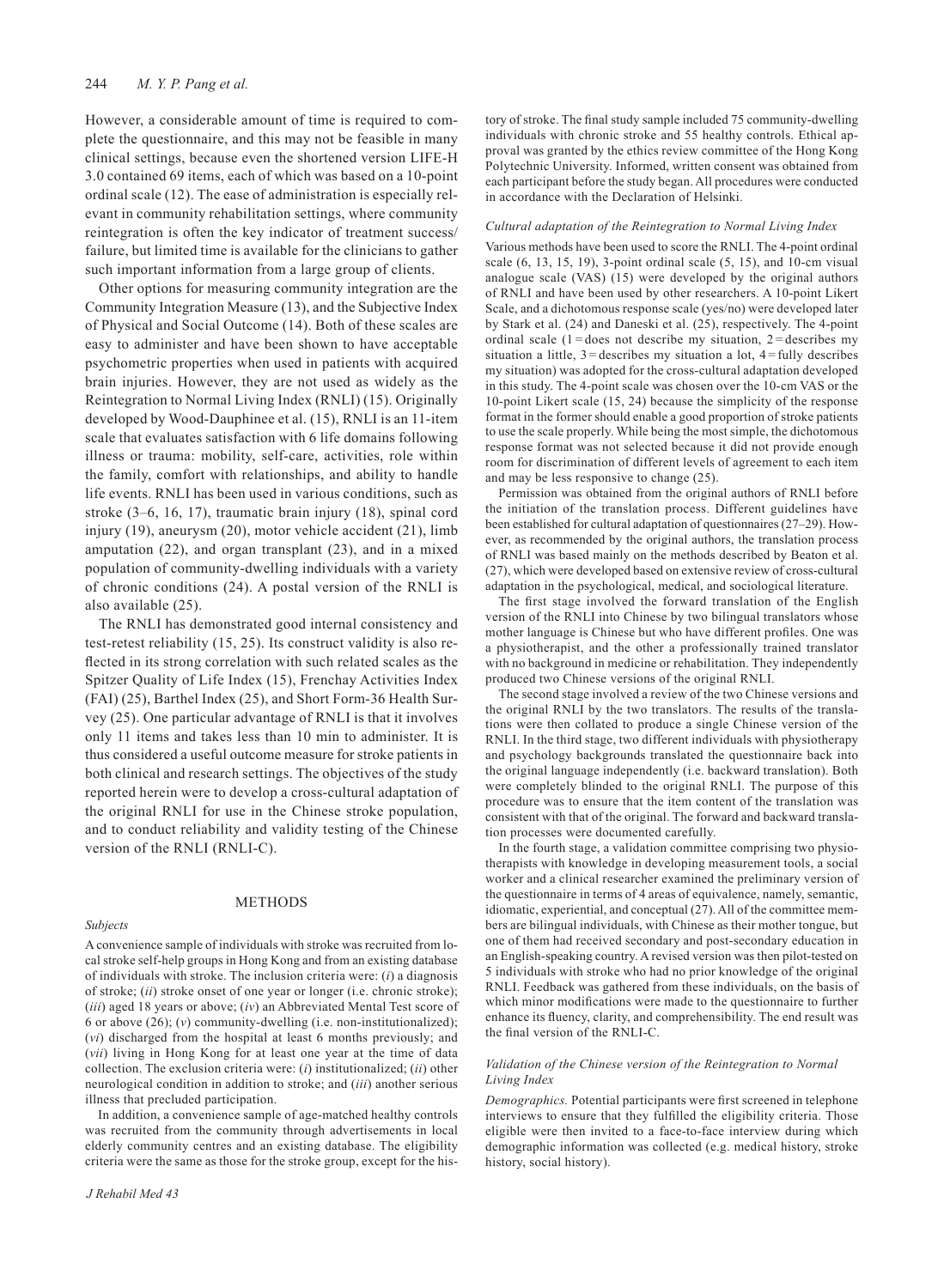Chinese version of the Reintegration to Normal Living Index*.* Each individual was asked to rate each of the 11 items on a 4-point scale. Like the original RNLI (15), the RLNI-C has 2 subscales, with the first 8 items representing "daily functioning" and the remaining 3 "perception of self". The scores for the items in each subscale are summed and normalized to 100 to yield the subscale score (11). Those for all items in the RNLI-C are also summed and normalized to 100 to yield the total score (15). For example, a person who obtained a score of 44/44 would be converted to a score of 100. A table for the conversion of scores was made available for the evaluator. RNLI scores lower than 60 are indicative of severe restrictions in self-perceived community reintegration, scores between 60 and 99 indicate mild to moderate restrictions, and a score of 100 indicates that the individual is fully satisfied with his or her community reintegration (3).

In the first session, a trained interviewer administered the RNLI-C to all participants in both the stroke and control groups. Approximately 1–2 weeks later, this interviewer re-administered it to the stroke group alone. This "waiting period" was intended to minimize the likelihood of participants recalling and reproducing the answers given in the first session. A time interval of 1–2 weeks is also regarded as optimal for avoiding the likelihood of significant events or life changes that may affect quality of life (30).

*Frenchay Activities Index.* The 15-item FAI was also administered to the stroke group in the second session to assess these individuals' present functional status (31). The FAI was originally developed to measure the frequency with which different lifestyle activities that reflect a higher level of independence and social survival (e.g. preparing meals, performing light housework, participating in social outings) are performed (31). This index has been shown to be a reliable and valid instrument for recording pre-morbid levels of functioning and changes in the level of functioning due to stroke (31). The validated Chinese version was adopted for this study (32). Each item was rated on a 4-point scale (0: no participation, 1: less than once per week, 2: once or twice per week, 3: 3 times or more per week). Item scores were summed to provide a total FAI score for subsequent analysis.

*Personal Wellbeing Index.* The validated Chinese version of the Personal Wellbeing Index (PWI) was also administered to the stroke group (33) in the second session. The 7-item PWI is a generic measure of subjective well-being (33) that evaluates individuals' level of satisfaction in 7 domains that are pertinent to a sense of personal well-being: standard of living, personal health, achievement in life, personal relationships, personal safety, community-connectedness, and future security. Each item was rated on an 11-point scale (ranging from 0 to 10), with a higher score indicating a higher level of satisfaction. The scores for each item were multiplied by a factor of 10, and then summed and averaged to yield a mean PWI score for further analysis (33).

#### *Statistical analysis*

To further explore the relationship between the characteristics of the stroke patients and community reintegration, Pearson's correlation coefficient or Spearman's rho were used to examine the degree of association between the RNLI-C total scores and other demographic variables (e.g. age, post-stroke duration), depending on whether the assumptions for parametric statistics were fulfilled.

Using the data obtained from the stroke group, the internal consistency of the RNLI-C was assessed by Cronbach's alpha. The test-retest reliability of each individual item and the RNLI-C total score were tested by the Kappa statistic  $(\kappa)$  and intraclass correlation coefficients (ICC)  $(3,1)$ , respectively. A  $\kappa$  of 0.8 indicates almost perfect agreement, 0.61–0.8 substantial, 0.41–0.6 moderate, 0.21–0.4 fair, 0–0.2 slight, and < 0 poor agreement (25). An ICC > 0.75 is indicative of good reliability and 0.5–0.75 of moderate reliability (30).

The standard error of the mean (SEM) values of the RNLI-C subscale and total scores were computed using the following formula (30):  $SEM = S_y \sqrt{(1-r_{xx})},$ 

where  $S_x$  is the standard deviation (SD) of the RNLI-C total score, and  $r_{xx}$  is the reliability coefficient.

The minimal detectable difference (MDD) values of the RNLI-C subscale and total scores were estimated using the following formula (30):  $MDD = 1.96 \times SEM \times \sqrt{2}$ .

Confirmatory factor analysis (CFA) was performed to evaluate construct validity. CFA is a structural equation modelling technique that determines the goodness-of-fit between a hypothesized model and sample data (34). In this study, CFA was performed using Analysis of Moment Structures (AMOS), Version 17.0 (SPSS, Inc., Chicago, IL, USA) software to investigate whether the two-factor structure of the original 11-item RNLI scale (15) provided a proper model fit for our data or whether any modifications were necessary. The modification index created by AMOS provides recommendations for additions to the theoretical model, thus enhancing its goodness-of-fit statistics (35). Several goodness-of-fit indexes were examined in this study using  $\chi^2$  statistics: the comparative fit index (CFI), the Tucker Lewis Index (TLI), and root mean square error of approximation (RMSEA). The criteria for an excellent model fit were: a small  $\chi^2$  value with a non-significant *p*-value greater than 0.05, a CFI value greater than 0.95 (36), a TLI value greater than 0.95 (37), and an RMSEA value smaller than 0.05 (38).

To further assess construct validity, Pearson's correlation coefficient was used to determine the degree of association between the RNLI-C total scores and the FAI and PWI scores (i.e. convergence). Mann–Whitney *U* tests were used to compare the individual RNLI-C item scores of the stroke and control groups, and an independent *t*-test was conducted to assess the between-group difference in the RNLI-C total score (i.e. discrimination). In addition, a receiver operating characteristic (ROC) curve was constructed to determine the tool's ability to discriminate between the stroke and control groups. The optimal cut-off score was the highest Youden Index value (i.e. sensitivity  $+$  specificity  $-1$ ), and the corresponding sensitivity, specificity, and area under curve (AUC) were calculated. Except for CFA, all of the statistical analyses were performed using SPSS 17.0 software (SPSS, Inc., Chicago, Illinois, USA).

#### RESULTS

#### *Participant characteristics*

The characteristics of the participants in the stroke group are described in Table I. The majority of participants were able

Table I. *Characteristics of the stroke group*

| Variable                                                |             |
|---------------------------------------------------------|-------------|
| Basic demographics                                      |             |
| Age, years, mean (SD)                                   | 64.4 (12.3) |
| Sex, male/female, $n$                                   | 48/27       |
| Education level, none/elementary/secondary/post-        |             |
| secondary, $n$                                          | 7/20/41/7   |
| Marital status, single/married/divorced/widowed, n      | 7/51/6/11   |
| Living situation, living alone/living with someone, but |             |
| usually alone/living with someone and rarely alone      |             |
| throughout the day, $n$                                 | 10/23/42    |
| Number of co-morbid conditions, mean (SD)               | 2.2(1.5)    |
| Number of medications, mean (SD)                        | 3.1(2.3)    |
| Stroke characteristics                                  |             |
| Number of subjects with recurrent stroke                | 16          |
| Duration since the first stroke, years, mean (SD)       | 5.6(3.7)    |
| Type of stroke, haemorrhagic/ischaemic/other, n         | 21/51/3     |
| Side of paresis, left/right/bilateral, n                | 30/41/4     |
| Mobility status                                         |             |
| Use of walking aid indoors, none/cane/quad cane/        |             |
| wheelchair/other, $n$                                   | 51/10/7/2/5 |
| Use of walking aid outdoors, unaided/cane/quad cane/    |             |
| wheelchair/other, $n$                                   | 25/31/8/7/4 |

SD: standard deviation.

*J Rehabil Med 43*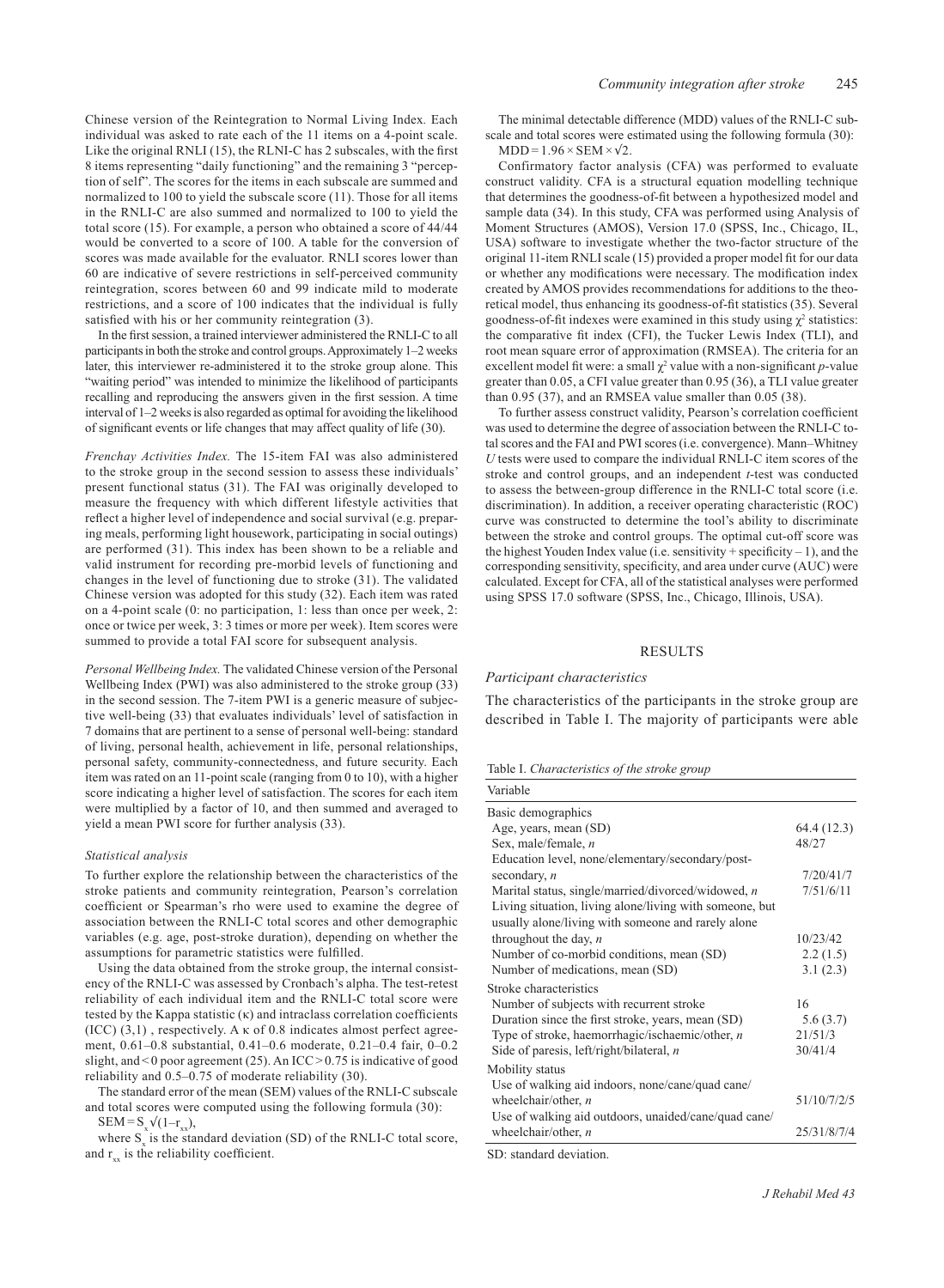to walk unaided (68%) or with the use of a cane (13%) in an indoor environment, which indicates fairly good mobility. The mean RNLI-C score was  $75.2$  (SD = 15.0). Among the various characteristics of the participants in the stroke group, lower RNLI-score was significantly correlated with increasing age  $(r = -0.501, p < 0.001)$ , number of co-morbid conditions  $(r=-0.342, p=0.003)$ , and living alone  $(p=-0.266, p=0.026)$ . Those who were widowed or had poorer functional mobility (i.e. requiring a quad cane or walker for ambulation) also had significantly lower RNLI-C score than their counterparts  $(p<0.05)$ . Only 73 and 71 of those in the stroke group completed the FAI and PWI, respectively. The mean FAI and PWI scores obtained were  $25.8$  (SD = 7.9) and 65.0 (SD = 13.9), respectively.

## *Reliability analysis*

The internal consistency of the RNLI-C was good, as indicated by the Cronbach's  $\alpha$  value (0.92). The ICCs among the items were moderate, ranging from 0.30–0.75. The deletion of any item from the questionnaire resulted in a minimal change in the Cronbach's  $\alpha$  value (0.91–0.92). Comparison of the scores obtained in the first and second recording sessions revealed

Table II. *Test-retest reliability of the Chinese version of the Reintegration to Normal Living Index scores in the stroke group*

|     |                                                                                                                                     | Kappa      |                      |
|-----|-------------------------------------------------------------------------------------------------------------------------------------|------------|----------------------|
|     |                                                                                                                                     |            | statistic $p$ -value |
|     | Item (out of $4$ )                                                                                                                  |            |                      |
| 1.  | I move around my living quarters as I feel is                                                                                       | 0.55       | ${}_{0.001*}$        |
|     | necessary.                                                                                                                          | 0.60       | ${}_{0.001*}$        |
| 2.  | I move around my community as I feel is<br>necessary.                                                                               |            |                      |
| 3.  | I am able to take trips out of town as I feel are<br>necessary.                                                                     | 0.55       | ${}_{0.001*}$        |
| 4.  | I am comfortable with how my self-care needs<br>are met.                                                                            | 0.53       | $< 0.001*$           |
| 5.  | I spend most of my days occupied in a work<br>activity that is necessary or important to me.                                        | 0.42       | ${}_{0.001*}$        |
| 6.  | I am able to participate in recreational activities 0.52<br>as I want to.                                                           |            | $< 0.001*$           |
| 7.  | I participate in social activities with my family,<br>friends, and/or business acquaintances as is<br>necessary or desirable to me. | 0.30       | $< 0.001*$           |
| 8.  | I assume a role in my family that meets my<br>needs and those of other family members.                                              | 0.43       | $< 0.001*$           |
| 9.  | In general, I am comfortable with my personal<br>relationships.                                                                     | 0.45       | $< 0.001*$           |
|     | 10. In general, I am comfortable with myself when<br>I am in the company of others.                                                 | 0.45       | ${}_{0.001*}$        |
| 11. | I feel that I can deal with life's events as they<br>happen.                                                                        | 0.27       | $0.001*$             |
|     |                                                                                                                                     | <b>ICC</b> |                      |
|     |                                                                                                                                     | (3,1)      | $p$ -value           |
|     | Subscale (out of 100)                                                                                                               |            |                      |
|     | Daily functioning                                                                                                                   | 0.88       | $< 0.001*$           |
|     | Perception of self                                                                                                                  | 0.65       | ${}_{0.001*}$        |
|     | Total score (out of 100)                                                                                                            | 0.87       | ${}_{0.001*}$        |

 $*_{p}$ <0.05.

ICC: intraclass correlation coefficient.

*J Rehabil Med 43*

test-retest reliability coefficients (ICC (3,1) of 0.88, 0.65, and 0.87 for the "daily functioning" subscale, "perception of self" subscale, and total scores, respectively  $(p < 0.001)$ . The testretest reliability of the individual items was further assessed by the Kappa statistic (Table II). The results indicate a moderate degree of reliability for all of the items ( $\kappa$  = 0.41–0.60), except for items 7 and 11, which exhibited fair reliability  $(\kappa = 0.21 -$ 0.40). The level of agreement for all 11 items between the two testing sessions was above that expected by chance  $(p < 0.005)$ The SEM values for the "daily functioning" subscale, "perception of self" subscale, and the total scores were 5.7, 9.9, and 5.4 (out of 100), respectively. The corresponding MDD values were 15.8, 27.4, and 14.8 (out of 100).

## *Validity analysis*

The theoretical two-factor solution ("daily functioning" and "perception of self") (6, 14) was cross-validated on the 75 stroke participants by CFA. Fig. 1 shows the results of the final CFA model for the sample. The initial theoretical model achieved an excellent fit according to all of the goodnessof-fit statistics except the RMSEA:  $\chi^2$  (degrees of freedom  $(df)=43$ ) = 56.548 (*p*-value = 0.081), TLI = 0.971, CFI = 0.962, and RMSEA= 0.065. The modification index suggested that a path of covariance be added between error items for items



*Fig. 1.* Final confirmatory analysis model of the Chinese version of the Reintegration to Normal Living Index (RNLI-C) scale. The model confirms the 2-factor structure of the RNLI-C, namely, daily functioning and perception of self. df: degrees of freedom; TLI: Tucker Lewis Index; CFI: comparative fit Iíndex; RMSEA: root mean square error of approximation.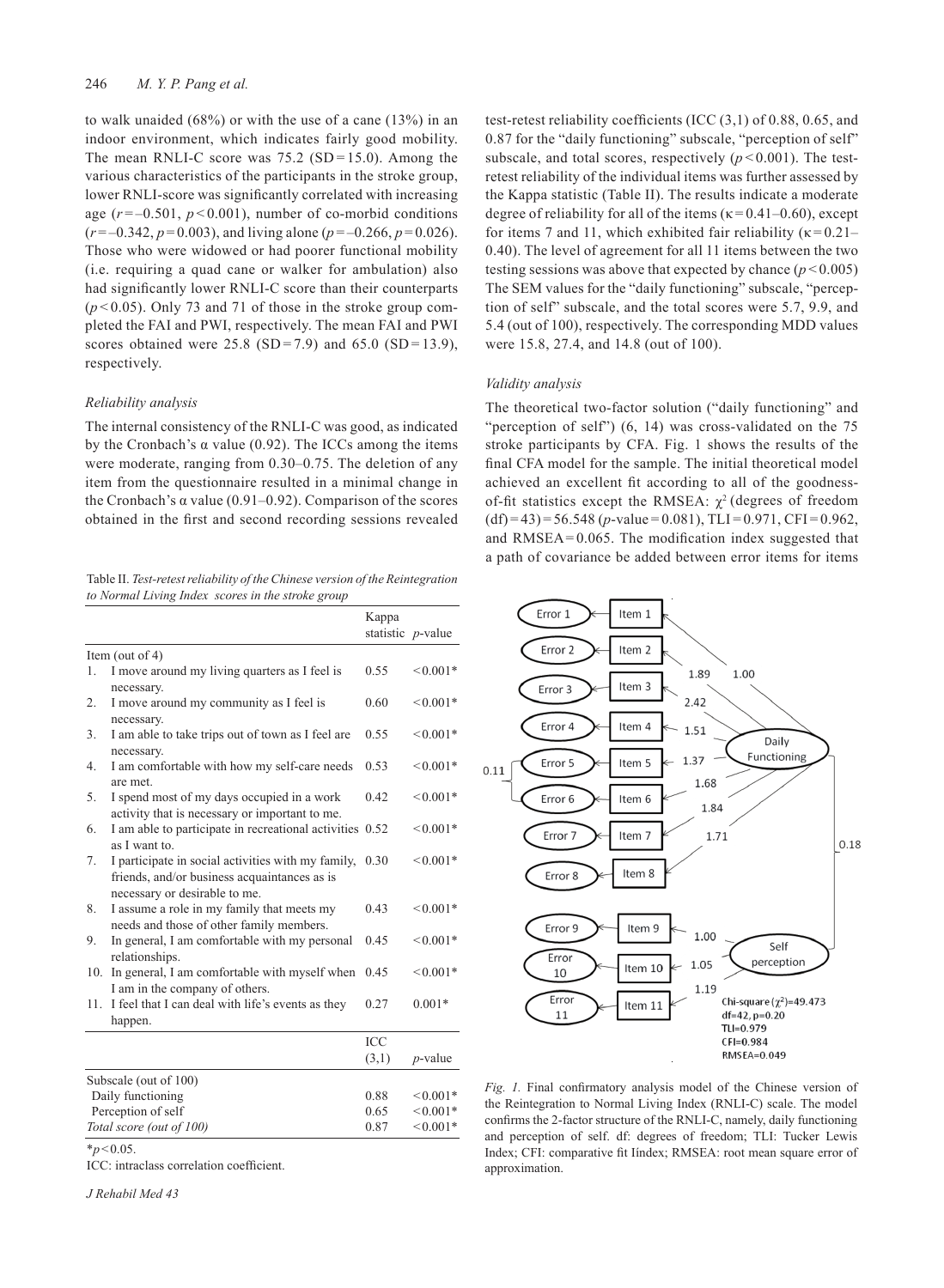Table III. *Association of Chinese version of the Reintegration to Normal Living Index (RNLI-C) scores with Frenchay Activities Index (FAI) and Personal Wellbeing Index (PWI) scores in individuals with stroke*

|                             | FAI   |               | <b>PWI</b> |          |
|-----------------------------|-------|---------------|------------|----------|
| RNLI-C                      |       |               |            |          |
| Daily functioning subscale  | 0.471 | $\leq 0.001*$ | 0.188      | 0.111    |
| Perception of self subscale | 0.280 | $0.018*$      | 0.363      | $0.002*$ |
| Total score                 | 0.439 | $\leq 0.001*$ | 0.250      | $0.033*$ |

\*Indicates statistical significance  $(p<0.05)$ .

5 (i.e. "I spend most of my days occupied in a work activity that is necessary or important to me") and 6 (i.e. "I am able to participate in recreational activities"). The final CFA model achieved an excellent fit according to all of the goodness-offit statistics:  $\chi^2(df=42) = 49.473(p-value=0.20)$ , TLI = 0.979,  $CFI = 0.984$ , and  $RMSEA = 0.049$ .

The RNLI-C scores were correlated with the FAI and PWI scores to test convergent validity, with significant moderate correlations found among the variables (Table III). The RNLI-C scores obtained from the stroke group were then compared with those from the control group  $(n=55)$ , mean age = 64.5 years,  $SD = 11.6$ ) to test discriminant validity. All of the individual item, subscale, and total scores were significantly lower in the former than the latter  $(p < 0.001)$  (Table IV). ROC curves were constructed for the "daily functioning" subscale score (Fig. 2A), "perception of self" subscale score (Fig. 2B), and total score (Fig. 2C) to determine the test's sensitivity and specificity in discriminating between the stroke patients and the controls. The respective optimal cut-off points were 95.3, 87.5, and 79.2. The AUC value ranged from 0.74 to 0.78, and the sensitivity and specificity values ranged from 66.7% to 84.0% and 60.0% to 76.4%, respectively.

# DISCUSSION

In this study, a Chinese version of the RNLI (RNLI-C) has been developed to measure satisfaction with community reintegration among individuals with stroke. It has also been shown to

Table IV. *Chinese version of the Reintegration to Normal Living Index (RNLI-C) scores for the stroke and control groups*

|                                                 | Stroke $(n=75)$          | Control $(n=55)$ |               |
|-------------------------------------------------|--------------------------|------------------|---------------|
|                                                 | Mean (SD)                | Mean (SD)        | $p$ -value    |
| Item (out of 4)                                 |                          |                  |               |
| 1                                               | 3.5(0.7)                 | 3.9(3.1)         | $0.001*$      |
| 2                                               | 3.2(0.8)                 | 3.8(0.4)         | $<0.001*$     |
| 3                                               | 2.6(1.2)                 | 3.4(0.9)         | $< 0.001*$    |
| $\overline{4}$                                  | 3.3(0.7)                 | 3.8(0.4)         | $<0.001*$     |
| 5                                               | 3.0(0.8)                 | 3.8(0.6)         | $< 0.001*$    |
| 6                                               | 3.1(0.8)                 | 3.6(0.7)         | ${}_{0.001*}$ |
| 7                                               | 2.6(1.0)                 | 3.5(0.8)         | $< 0.001*$    |
| 8                                               | 3.2(0.8)                 | 3.6(0.8)         | $0.001*$      |
| 9                                               | 3.2(0.8)                 | 3.6(0.5)         | ${}_{0.001*}$ |
| 10                                              | 3.1(0.8)                 | 3.8(0.5)         | $< 0.001*$    |
| 11                                              | 2.8(0.8)                 | 3.4(0.8)         | $< 0.001*$    |
| Subscale (out of 100)                           |                          |                  |               |
| Daily functioning                               | 75.3(16.1)               | 91.9(11.1)       | $<0.001*$     |
| Perception of self                              | 75.1 (16.2)              | 90.0(12.8)       | $0.001*$      |
| Total (out of 100)                              | 75.2(15.0)               | 91.4(10.6)       | ${}_{0.001*}$ |
| $\mathbf{u}$ , and the contract of $\mathbf{u}$ | $1' \cap C$ ( $\cap C$ ) |                  |               |

\*significant between-group difference (*p*<0.05).

SD: standard deviation.

demonstrate good psychometric properties when used in the Chinese stroke population in Hong Kong.

# *Development of Chinese version of the Reintegration to Normal Living Index*

A poor translation process may lead to a questionnaire that is not equivalent to the original and hence, erroneous comparisons of results cross different translated versions (27). Therefore, we used the established guidelines described by Beaton et al. (27) in the translation process. In both our forward and backward translation processes, more than one person was involved, which reduced the possibility of introducing bias into the preliminary version (29). Additionally, for the forward translation, the first translator was aware of the concepts being examined in RNLI. She may thus provide a more clinical perspective and may offer a translation that has more reliable equivalence from a measurement point of view (27). The other translator,



*Fig. 2.* Receiver operating characteristic (ROC) curves of the Chinese version of the Reintegration to Normal Living Index (RNLI-C). (A) ROC curves for the "daily functioning" subscale; (B) "perception of self" subscale; and (C) total score of the RNLI-C. Their respective sensitivity, specificity, and area under curve (AUC) values are also displayed.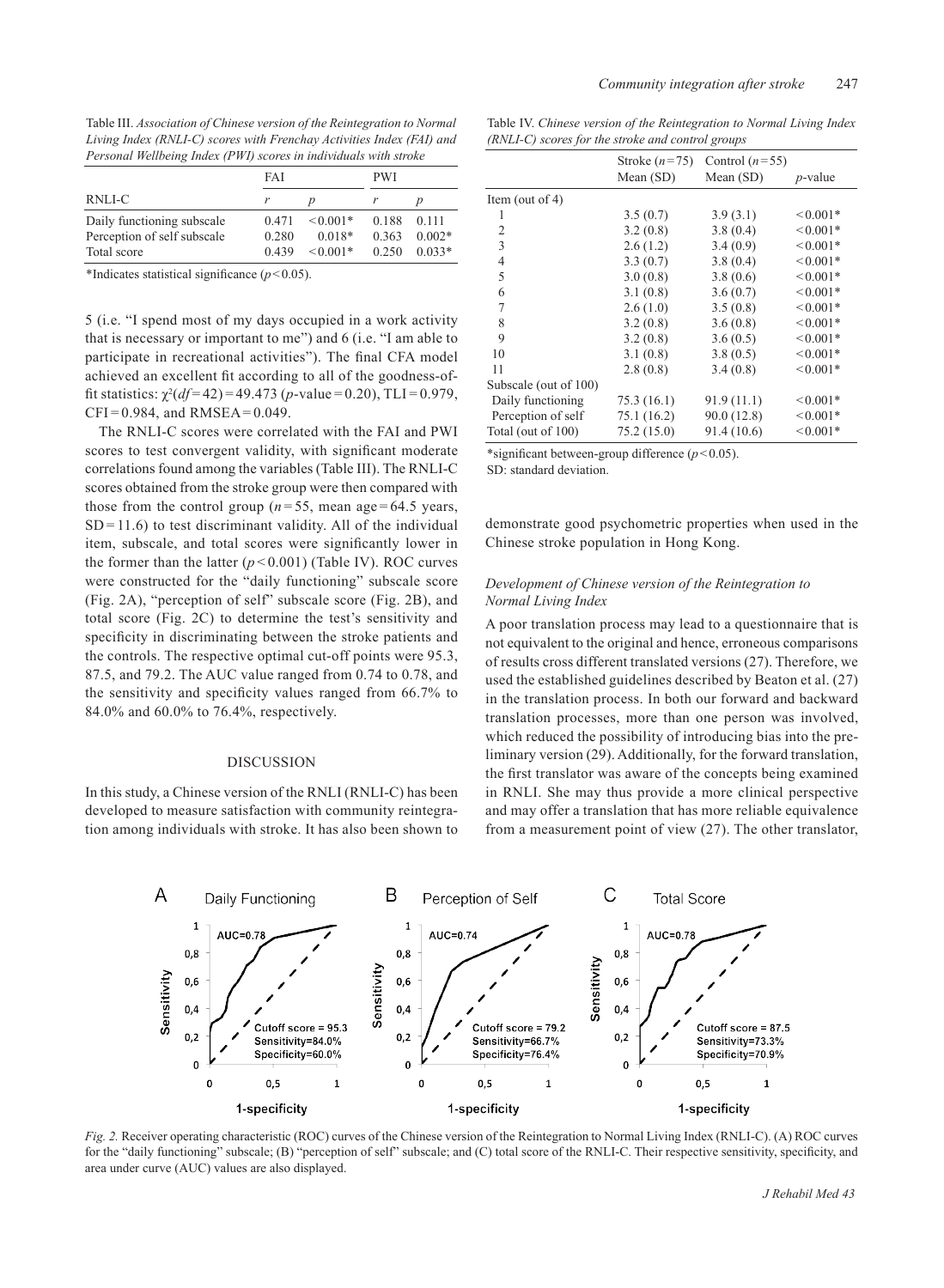## 248 *M. Y. P. Pang et al.*

in contrast, was not aware of the concepts being examined in the RNLI and had no clinical background. She may have provided a translation that better reflects the language used by that population and may be more likely to detect ambiguous meanings in the original questionnaire (29). Moreover, both backward translators were blinded to the original questionnaire, thereby avoiding information bias in the backward translation process (27). In addition to the forward and backward translators, an expert committee was also involved to examine the source and translated questionnaires. This was to ensure that the test version of the questionnaire achieved cross-cultural equivalence (27).

#### *Level of satisfaction with community reintegration*

Only 4 individuals (5%) with stroke indicated complete satisfaction with their community reintegration, with 14 individuals reporting severe restrictions in such reintegration. Our results are thus consistent with those of other studies on chronic stroke populations, which have reported a comparable RNLI score (5, 6). Difficulty with community reintegration remains a major concern for individuals with chronic stroke. A multitude of factors may underlie the suboptimal RNLI-score. As shown by our results, advancing age, widowed and living alone, co-morbidity, and poor functional mobility may contribute to limitations in reintegrating to community living. Although publicly funded hospital-based rehabilitative service for stroke patients are available, the mean length of stay in inpatient rehabilitation facilities is only 3 weeks (39). Those who are severely impaired would typically be placed in private nursing homes. While some patients may be referred by the physicians to undergo community rehabilitation after discharge, the duration of treatment is also limited (2–3 months) (39). Therefore, the patients often have not attained an optimal level of functioning when they return to community living. Moreover, the environment in Hong Kong also poses additional challenge to the stroke survivors. Hong Kong is a densely populated, fast-paced metropolitan city, with crowded, narrow streets and heavy traffic. A good proportion of buildings and facilities are still wheelchair inaccessible. These factors may discourage people with disabilities from venturing out and participating in community activities.

## *Reliability of the Chinese version of the Reintegration to Normal Living Index*

The Cronbach's  $\alpha$  value obtained in this study (0.92) is very similar to that obtained in the original RNLI (15), which indicates that participants' responses were consistent across the items and that all items were measuring the same attribute. Furthermore, there was a negligible change in the  $\alpha$  coefficient value when any one of the items was deleted, which indicates strong item consistency and suggests that none of the items decreased scale stability.

The RNLI-C also demonstrated good test-retest reliability, as reflected by the high ICC value (0.87). Although two items (item 7: "I participate in social activities with my family, friends and/or business acquaintances as is necessary or desirable to me"; item 11: "I feel that I can deal with life events as they happen") displayed only fair agreement, it is important to focus on the reliability of the scale as a whole (40). In addition to measurement error, there are several potential explanations for the modest reliability observed for these two items. First, the discrepancy between the scores for the first and second testing sessions may reflect changes in the participants' perceived level of community reintegration. It cannot be ruled out that some significant event occurred in the two-week interval between testing sessions that affected the ratings. Secondly, the discrepancy may be related to the content of the items themselves. For example, item 11 involves a more abstract concept than the other items in the scale, such as item 1 ("I move around my living quarters as I feel is necessary"), which is more concrete. This explanation may also be applicable to the greater reliability exhibited by the "daily functioning" subscale (ICC= $0.88$ ) relative to the "perception of self" subscale (ICC= $0.65$ ).

SEM and MDD values were also established for the RNLI-C. The MDD represents the smallest difference that would reflect a real change in the RNLI-C score (30). The values established here will be useful in helping future intervention studies to determine whether the experimental treatment has induced any real change in satisfaction with community reintegration among individuals with chronic stroke.

## *Validity of the RNLI-C*

CFA was used to examine the factor structure of the RNLI-C. The findings of this analysis revealed two primary domains of the RNLI-C (i.e. "daily functioning" and "perception of self"), which is consistent with previous research on the original RNLI (15). CFA yielded this two-factor structure, and suggested that each factor may be considered independently when scoring the RNLI-C, as the correlation between the two is weak (0.18). A recent study carried out by Stark et al. (24), however, showed the RNLI to have two factors that can be designated as "social" (items 6–11) and "physical" (items 1–5). There are several explanations for this discrepancy in factor structure. First, the sample characteristics were different in the two studies. The present study included only individuals with chronic stroke, whereas Stark et al. (24) included individuals with mixed conditions (cerebral palsy, multiple sclerosis, stroke). Secondly, we administered the RNLI-C by interviewing each subject, whereas they used different methods of questionnaire administration (postal survey, personal interviews). Thirdly, we used a 4-point scale, whereas they used a 10-point Likerttype scale. Finally, the two studies adopted different methods of factor analysis, CFA in this study and principal component analysis in theirs (24).

Convergent validity is reflected in the significant associations between the RNLI-C and the FAI and PWI. A previous study also reported a significant correlation between the RNLI and FAI  $(r=0.69)$  (25). It is not surprising that the RNLI-C and FAI are correlated because certain items in the two scales measure similar concepts. For example, items 1–3 of the RNLI-C (Appendix I) and items 8 ("walking outside for > 15 minutes")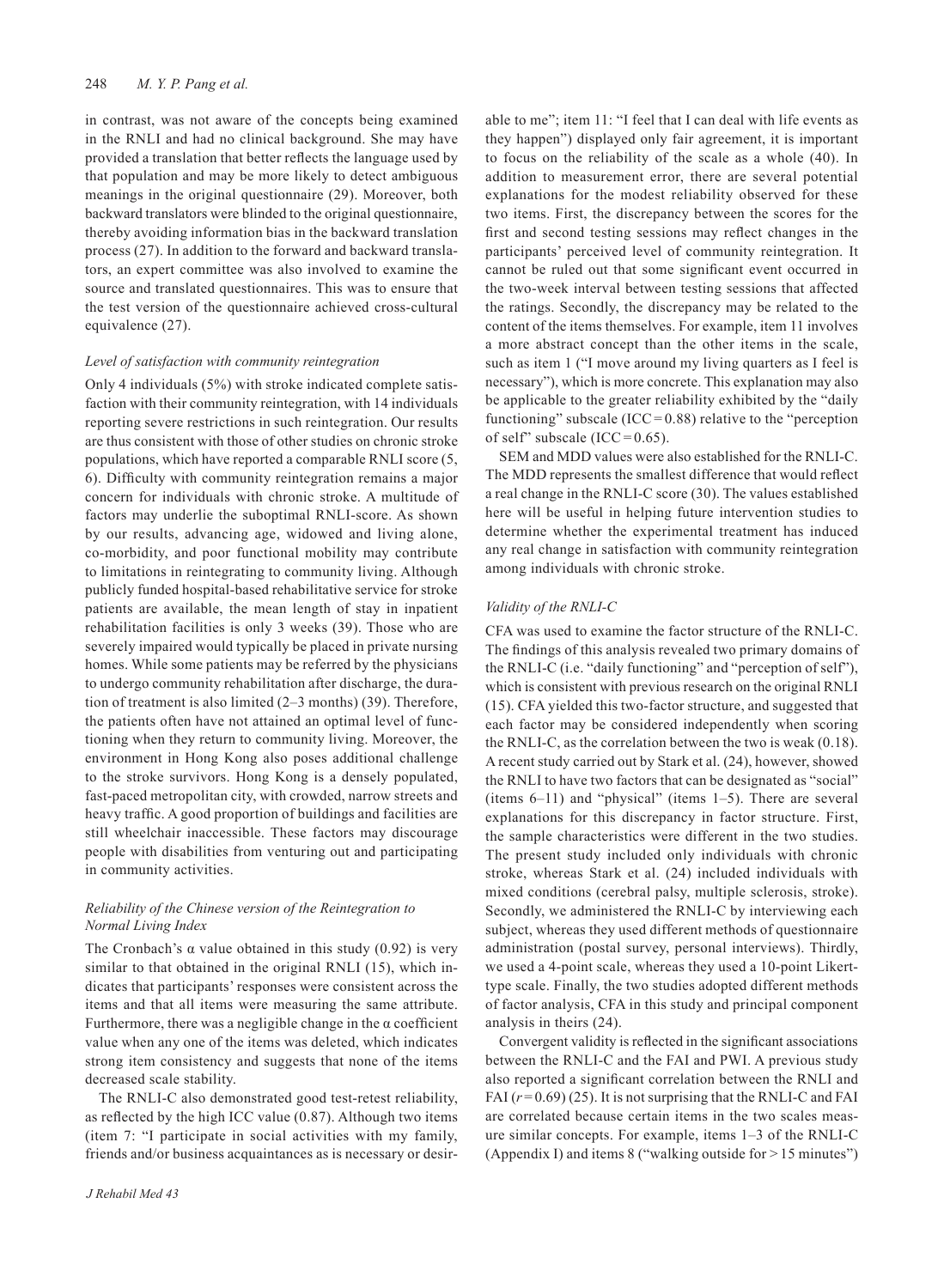and 11 ("travel outing/car ride") of the FAI are linked to the concept of "walking and moving and moving around using transportation" in the ICF model (category *d450–d469*) (7). Furthermore, both item 6 of the RNLI-C and item 9 ("actively pursuing a hobby") of the FAI measure the underlying concept of "recreation and leisure" (category *d920* in the ICF) (7). The FAI exhibited stronger correlation with the "daily functioning" subscale of the RNLI-C than with the "perception of self" subscale, whereas the PWI was more strongly correlated with the latter. Its greater association with the "perception of self" subscale is probably because this subscale contains items that measure individuals' degree of satisfaction with personal relationships and their ability to handle future events, which is in accord with two of the domains evaluated in the PWI: personal relationships and future security.

Our results also demonstrate the good discriminant validity of the RNLI-C. First, the subscale and total scores in the stroke group were significantly lower than those in the control group. Secondly, ROC analysis demonstrated the RNLI-C's ability to distinguish differences in satisfaction with community reintegration between the two groups. In light of the CFA results and convergent and discriminant validity analysis, it is reasonable to conclude that the RNLI-C displays good construct validity in measuring satisfaction with community reintegration among individuals with chronic stroke.

## *Limitations and future research directions*

This study has several limitations. First, few of the participating stroke survivors had severely impaired mobility. The results are thus generalizable only to individuals who are moderately or mildly affected by stroke. In Hong Kong, however, stroke survivors with very severe mobility impairment (i.e. wheelchair-dependent) tend to be institutionalized. Our sample is thus quite representative of community-dwelling individuals with chronic stroke in Hong Kong.

Secondly, the RNLI-C was administered twice within 1–2 weeks, which is quite a short time-period. We could not rule out the possibility of memory bias, which may affect the results of the reliability analysis.

Thirdly, those who had substantial cognitive deficits were excluded from this study. Therefore, the RNLI-C was administered only to the patients themselves, but not to their significant others. However, for those stroke survivors who had more severe cognitive and communication disorders, administering the RNLI-C to the patients' significant others, who are knowledgeable about the patients' health status, may be a viable alternative (15–16). The original authors of RNLI reported adequate inter-rater reliability of scores between the patients and significant others (15). In contrast, an Australian study has shown the degree of reliability between the RNLI scores of stroke patients and their significant others to be poor (16). The reliability of scores between stroke patients and significant others on the RNLI-C in the Hong Kong context requires further study.

## **CONCLUSION**

In conclusion, the RNLI-C is a reliable and valid tool for evaluating satisfaction with community reintegration in individuals with chronic stroke.

#### **REFERENCES**

- 1. Willer B, Rosenthal M, Kreutzer J, Gordon W, Rempel R. Assessment of community integration following rehabilitation for traumatic brain injury. J Head Trauma Rehabil 1993; 8: 75–79.
- 2. Mayo NE, Wood-Dauphinee S, Cote R, Duncan L, Carlton J. Activity, participation, and quality of life 6 months poststroke. Arch Phys Med Rehabil 2002; 83: 1035–1042.
- 3. Carter BS, Ogilvy CS, Candia GJ, Guillermo J, Rosas HD, Buonanno F. One-year outcome after decompressive surgery for massive nondominant hemispheric infarction. Neurosurgery 1997; 40: 1168–1176.
- 4. Carter BS, Buckley DRN, Ferraro R, Rordorf G, Ogilvy C. Factors associated with reintegration to normal living after subarachnoid hemorrhage. Neurosurgery 2000; 46: 1326–1334.
- 5. Bethoux F, Calmels P, Gautheron V. Changes in the quality of life of hemiplegic stroke patients with time: a preliminary report. Am J Phys Med Rehabil 1999; 78: 19–23.
- 6. Pang MYC, Eng JJ, Miller WC. Determinants of satisfaction with community reintegration in individuals with stroke: role of balance self-efficacy. Phys Ther 2007; 87: 282–291.
- 7. World Health Organization. Geneva: World Health Organization (WHO): c2010 [updated 2010 March 1; cited 2010 March 2]. Available from: www.who.int/classifications/icf/en/.
- 8. Wood-Dauphinee S, Williams JI. Reintegration to normal living as a proxy to quality of life. J Chronic Dis 1987; 40: 491–502.
- 9. Bhogal SK, Teasell RW, Foley NC, Speechley MR. Community reintegration after stroke. Top Stroke Rehabil 2003; 10: 107–129.
- 10. Centre for Health Protection. Hong Kong: Centre for Health Protection, Department of Health: c2010 [updated 2010 June 11; cited 2010 June 11]. Available from: www.chp.gov.hk/en/ content/9/25/58.html.
- 11. Whitneck GG, Charlifue SW, Gerhart KA, Overholser JD, Richardson GN. Quantifying handicap: a new measure of long-term rehabilitation outcomes. Arch Phys Med Rehabil 1992; 73: 519–526.
- 12. Noreau L, Desrosiers J, Robichaud L, Fougeyrollas P, Rochette A, Viscogliosi C. Measuring social participation: reliability of the LIFE-H in older adults with disabilities. Disabil Rehabil 2004; 26: 346–352.
- 13. McColl MA, Davies D, Carlson P, Johnston J, Minnes P. The Community Integration Measure: development and preliminary evaluation. Arch Phys Med Rehabil 2001; 82: 429–434.
- 14. Trigg R, Wood VA. The validation of the Subjective Index of Physical and Social Outcome (SIPSO). Clin Rehabil 2003; 17: 283–289.
- 15. Wood-Dauphinee SL, Opzoomer A, Williams JI, Merchand B, Spitzer WO. Assessment of global function: the Reintegration to Normal Living Index. Arch Phys Med Rehabil 1988; 69: 583–590.
- 16. Tooth LR, McKenna KT, Smith M, O'Rourke PK. Reliability of scores between stroke patients and significant others on the Reintegration to Normal Living (RNL) Index. Disabil Rehabil 2003; 25: 433–440.
- 17. Murtezani A, Hundozi H, Gashi S, Osamni T, Krasniqi V, Rama B. Factors associated with reintegration to normal living after stroke. Med Arch 2009; 63: 216–219.
- 18. Salter K, Foley N, Jutai J, Bayley M, Teasell R. Assessment of community integration following traumatic brain injury. Brain Inj 2008; 22: 820–835.